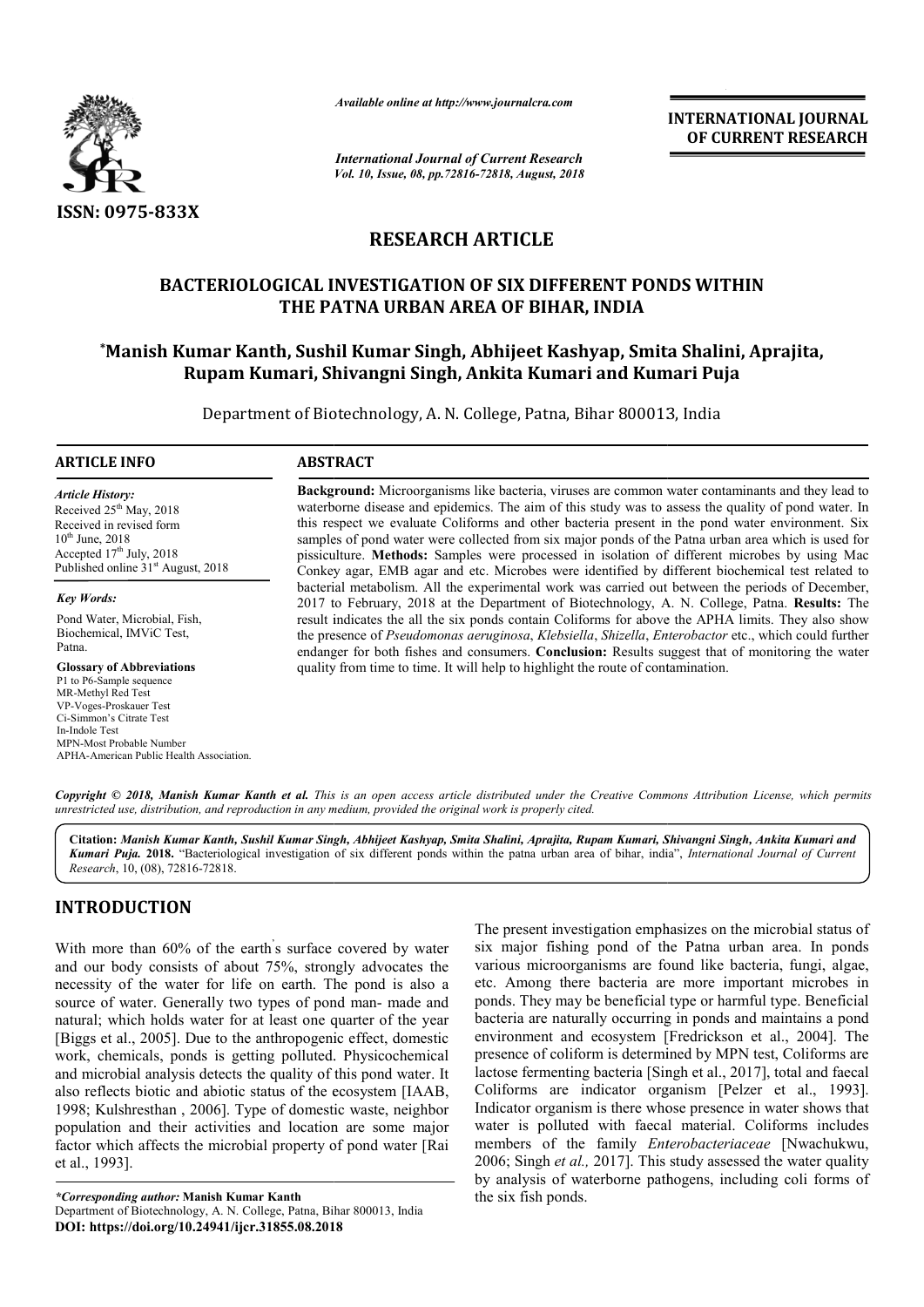### **MATERIALS AND METHODS**

A total six water sample was collected and represented in Table 1. All analytical works were carried out in the laboratory of the Department of Biotechnology, A. N. College, Patna.

**Study site:** Patna is situated between 24<sup>0</sup> 97' - 25<sup>0</sup> 27' North latitude and  $84^{\circ}44'$  -  $86^{\circ}57'$  East longitude at an elevation of about 129 meter above mean sea level. It is about 20 km long (from east to west) and 4 km width (from north to south) [Kanth et al., 2017]. Samples were collected at morning time in sterile containers with a capacity of 70 ml from Dec, 2017 to Feb, 2018 [Kanth et al., 2018].

All samples were analyzed for MPN and biochemical test (IMViC test) following the guidance of APHA [American Public Health Association, 1998]. MPN (Most Probable Number) was used to estimate total and faecal coli form. Various types of biochemical test were performed for identification of isolated bacteria these are:-

**Indole Test**: Using Kovac's reagent, it identifies those bacteria which are capable to degrade tryptophan into indole. Positive results show red or red violet colour while negative appears yellow on the surface of a broth medium [MacFaddin, 1980].

**Simmon's Citrate Test**: Citrate is an important factor in the Krebs cycle. Bacteria those utilized the citrate were indicated by a change of colour of medium from green to deep blue.

| Table 1. Results represent the sampling site of different pond and MPN value |  |  |  |  |  |  |  |  |  |  |  |  |
|------------------------------------------------------------------------------|--|--|--|--|--|--|--|--|--|--|--|--|
|------------------------------------------------------------------------------|--|--|--|--|--|--|--|--|--|--|--|--|

| S.No | <b>Sample Code</b> | <b>Name of Pond</b> | <b>MPN</b>  | <b>MPN</b> Index |
|------|--------------------|---------------------|-------------|------------------|
|      | P1                 | Mithapur Talab      | $5 - 5 - 5$ | >1,600           |
|      | P <sub>2</sub>     | Manikchand Talab    | $5 - 5 - 5$ | >1,600           |
|      | P3                 | Kachhi Talab        | $5 - 5 - 5$ | >1,600           |
|      | P <sub>4</sub>     | AdalateganjTalab    | $5 - 5 - 5$ | >1,600           |
|      | Р5                 | Mangal Talab        | $5 - 5 - 5$ | >1,600           |
|      | Р6                 | Ranipur Talab       | $5 - 5 - 5$ | >1,600           |

| <b>Samples</b>                                                    | Ci    | In    | MR    | <b>VP</b> | <b>Possible bacterium</b> |
|-------------------------------------------------------------------|-------|-------|-------|-----------|---------------------------|
| P <sub>2</sub> , P <sub>3</sub> , P <sub>4</sub> , P <sub>5</sub> | -ve   | $+ve$ | $+ve$ | -ve       | E. coli                   |
| P1, P2                                                            | $+ve$ | -ve   | -ve   | $+ve$     | Klebsiella aerogenes      |
| P1, P2                                                            | $+ve$ | -ve   | $+ve$ | -ve       | Klebsiella pneumonia      |
| P <sub>6</sub>                                                    | D     | $+ve$ | $+ve$ | $+ve$     | Proteus vulgaris          |
| P <sub>1</sub>                                                    | $+ve$ | -ve   | -ve   | -ve       | Proteus mirabilis         |
| P1, P6                                                            | -ve   | $+ve$ | $+ve$ | -ve       | Vibrio cholera            |
| P <sub>1</sub>                                                    | -ve   | -ve   | $+ve$ | -ve       | Salmonala species         |
| P <sub>1</sub>                                                    | -ve   | D     | $+ve$ | -ve       | Shigella Species          |
| P <sub>6</sub>                                                    | $+ve$ | -ve   | -ve   |           | Pseudomonas Species       |
| P4, P5                                                            | $+ve$ | -ve   | -ve   | $+ve$     | Enterobacter species      |

Note- Here (D) denotes a different strain of bacteria gives different results.



**Fig. 1. In this figure 1,2 Positive and negative results of Simmon's Citrate test, respectively. 3. Mixed cultures of bacteria on EMB agar. 4. Positive and negative result of MR test. 5. Positive and negative result of MPN test. 6. Positive and negative results of VP test. 7. Positive and negative result of Indole test.**